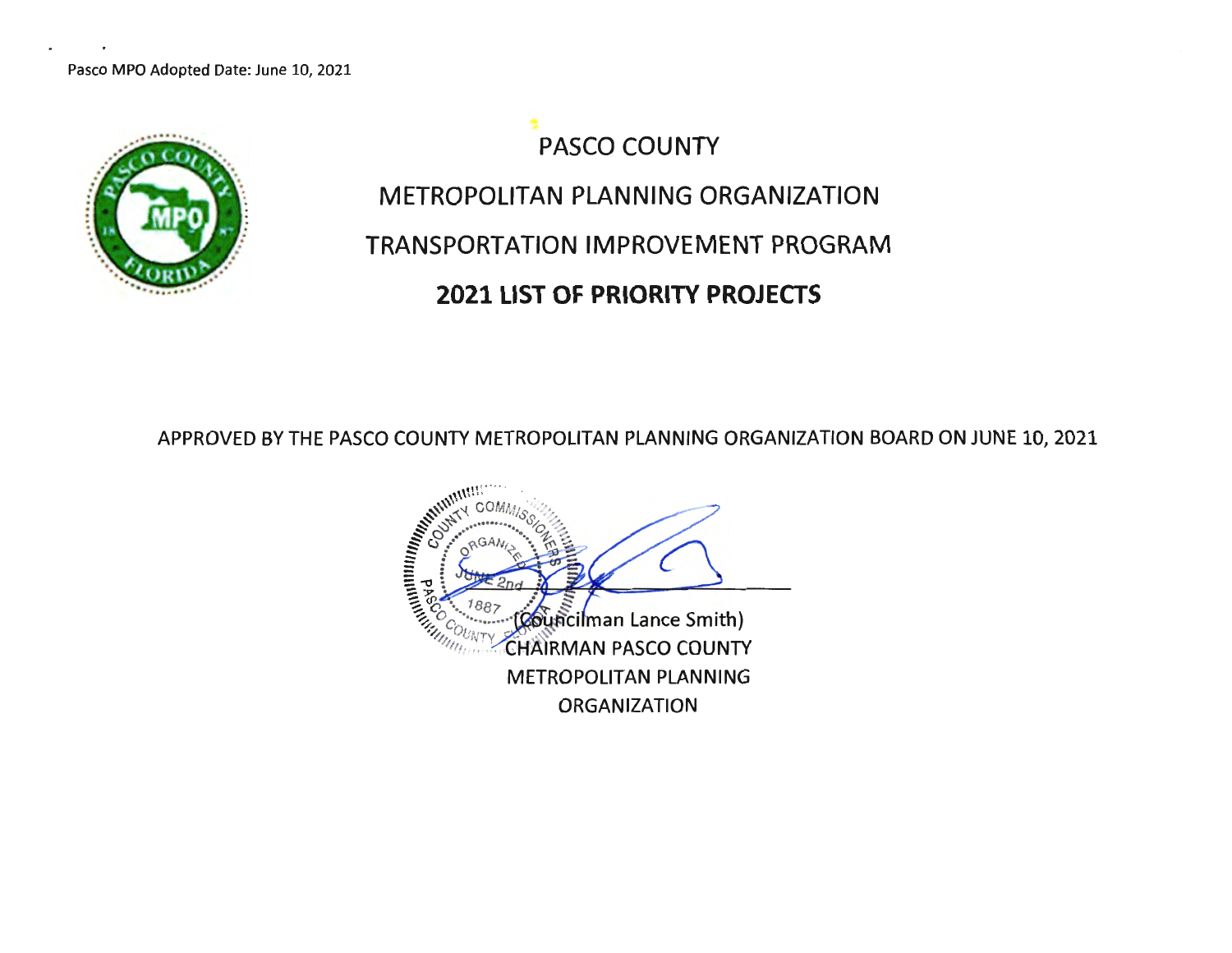### **Multimodal Transportation Priority Projects Under Construction or Funded for Construction/Implementation**

| <b>FPN</b> | <b>Responsible</b><br><b>Agency</b> | Project                                                | <b>From</b>                   | To                     | <b>Description</b>                      | <b>Funded</b><br><b>Phase</b> | <b>Funded</b><br>Year    |
|------------|-------------------------------------|--------------------------------------------------------|-------------------------------|------------------------|-----------------------------------------|-------------------------------|--------------------------|
|            | <b>FDOT</b>                         | US 41 (SR 45)                                          | N of Connerton<br><b>Blvd</b> | S of SR 52             | Add lanes and reconstruct<br>(2U to 4D) | <b>CST</b>                    | FY 2021                  |
| 256334-1   | <b>FDOT</b>                         | SR 52 (Schrader<br>Hwy)                                | E of US 41 (SR 45)            | <b>Ehren Cutoff Rd</b> | Add lanes and reconstruct<br>(2U to 4D) | <b>CST</b>                    | FY 2026                  |
| 441099-1   | <b>FDOT</b>                         | SR 581/Bruce B<br>Downs Blvd                           | S of Eagleston Blvd           | <b>SR 54</b>           | Intersection<br>Improvements            | <b>CST</b>                    | FY 2022                  |
| 439832-2   | <b>FDOT</b>                         | SR 52/Meridian<br>Ave/N 21st/CR 41                     | <b>Church Ave</b>             | CR 578/Suwannee<br>Way | Roundabout                              | <b>CST</b>                    | FY 2026                  |
| 439832-3   | <b>FDOT</b>                         | <b>SR 52</b>                                           | <b>College Ave</b>            | Pompanic St            | Roundabout                              | <b>DSB</b>                    | FY 2023                  |
| 437928-1   | <b>FDOT</b>                         | CR 54/Wesley<br><b>Chapel Blvd</b>                     | N of SR 54/SR 56              | N of Magnolia Blvd     | Add lanes and reconstruct<br>(2U to 6D) | <b>CST</b>                    | FY 2022<br>(CIGP)        |
| 437928-2   | <b>FDOT</b>                         | CR 54/Wesley<br>Chapel Blvd                            | N of Magnolia Blvd            | N of Oakley Blvd       | Add lanes and reconstruct<br>(2U to 6D) | <b>CST</b>                    | FY 2023<br>(CIGP)        |
| 440265-1   | County                              | Orange Belt Trail,<br>Segment 3<br><b>Trinity Blvd</b> | E of Little Rd                | <b>SR 54</b>           | MU Path/Trail                           | <b>CST</b>                    | FY 2025<br>(SUNTRAIL)    |
| 432734-2   | <b>FDOT</b>                         | Overpass Rd                                            | Old Pasco Rd                  | <b>Boyette Rd</b>      | New interchange                         | <b>CST</b>                    | <b>FY 2020</b><br>(CIGP) |
| 256323-1   | <b>FDOT</b>                         | <b>SR 52</b>                                           | Suncoast Pkwy                 | <b>US41</b>            | Add lanes and reconstruct<br>(2U to 6D) | <b>CST</b>                    | FY 2019                  |
| 435142-1   | <b>FDOT</b>                         | <b>SR 52</b>                                           | Uradco Pl                     | Ft King Rd             | New roadway<br>(4D)                     | <b>CST</b>                    | FY 2020<br>(CIGP)        |
| 441320-1   | <b>FDOT</b>                         | SR 54/SR 56                                            | <b>Gunn Hwy</b>               | <b>CR 581</b>          | ATMS/ITS                                | <b>CST</b>                    | FY 2023                  |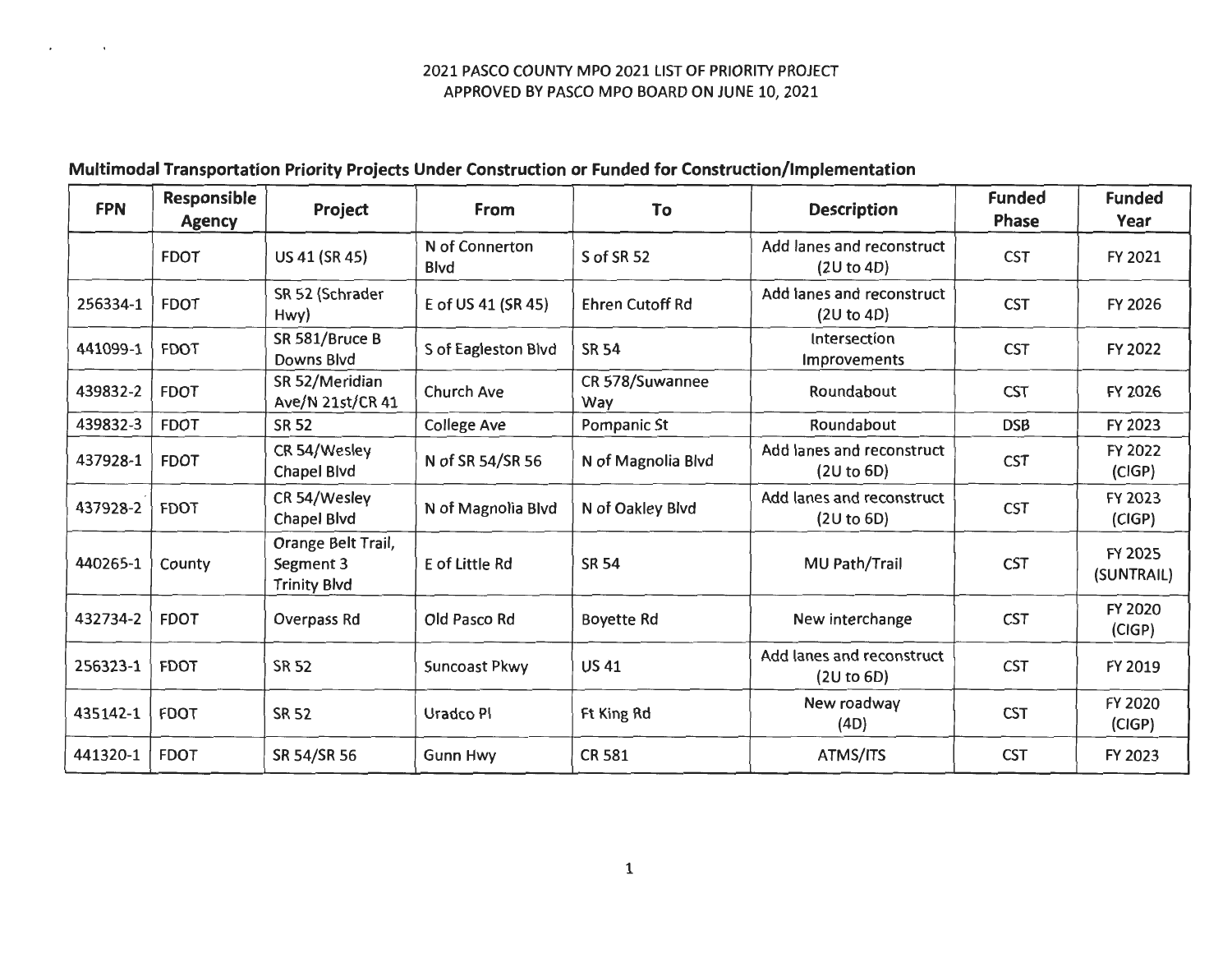# **Unfunded Multimodal Transportation Priority Projects (LOPP} Partially Funded/Construction Unfunded**

| Proposed<br>Priority | <b>FPN</b> | Responsible<br><b>Agency</b> | Project                            | From                                | To                                          | <b>Description</b>                                    | <b>Funded</b><br>Phase  | <b>Funded</b><br>Year         | <b>Request</b>        | <b>Status</b>                          |
|----------------------|------------|------------------------------|------------------------------------|-------------------------------------|---------------------------------------------|-------------------------------------------------------|-------------------------|-------------------------------|-----------------------|----------------------------------------|
| 2020#1               | 256334-3   | <b>FDOT</b>                  | SR 52/Schrader<br>Hwy              | Ehren<br><b>Cutoff Rd</b>           | W of CR<br>581/Bellamy<br>Br                | Add lanes and<br>reconstruct<br>(2U to 4D)            | <b>ROW</b>              | <b>FY</b><br>2020-<br>2024    | <b>CST</b>            | SU<br>application<br>submitted<br>2021 |
| 2020#6               | 256422-2   | <b>FDOT</b>                  | <b>US 301 (SR</b><br>41/Gall Blvd) | <b>SR 39</b>                        | S of CR 54                                  | New one-way<br>pair                                   | <b>ROW</b><br>(partial) | FY 2025                       | PE/ROW/<br><b>CST</b> | SU<br>application<br>submitted<br>2021 |
| 2020 #17             | 408075-2   | <b>FDOT</b>                  | US 301 (SR 39)                     | S of CR<br>54/Eiland<br><b>Blvd</b> | N of Kossik<br>Rd                           | Add lanes and<br>reconstruct<br>(4D to 6D)            | <b>ROW</b><br>(partial) | <b>FY</b><br>$2021 -$<br>2024 | ROW/CST               | SU<br>application<br>submitted<br>2021 |
| 2020#16              | 416564-2   | <b>FDOT</b>                  | <b>US 301/SR</b><br>41/Gall Blvd   | S of SR 56                          | S of SR<br>39/Paul<br><b>Buchman</b><br>Hwy | Add lanes and<br>reconstruct<br>(2U to 4D)            | <b>ROW</b>              | FY 2023                       | <b>CST</b>            | SU<br>application<br>submitted<br>2021 |
| 2020 #5              | 419182-2   | <b>FDOT</b>                  | <b>US 41/SR 45</b>                 | W of<br>Wilson<br><b>Rd/SR 54</b>   | E of Osprey<br>$Ln/SR$ 54                   | <b>New</b><br>interchange                             | <b>ROW</b>              | FY 2025                       | <b>CST</b>            | SU<br>application<br>submitted<br>2021 |
| 2020#15              | 430573-2   | <b>FDOT</b>                  | $I-75/I-275$                       | <b>County Line</b><br>Rd            | <b>SR 56</b>                                | Interchange<br>improvement<br>(C/D roadway<br>system) | <b>ROW</b>              | FY 2024                       | <b>CST</b>            | SIS/Phase II                           |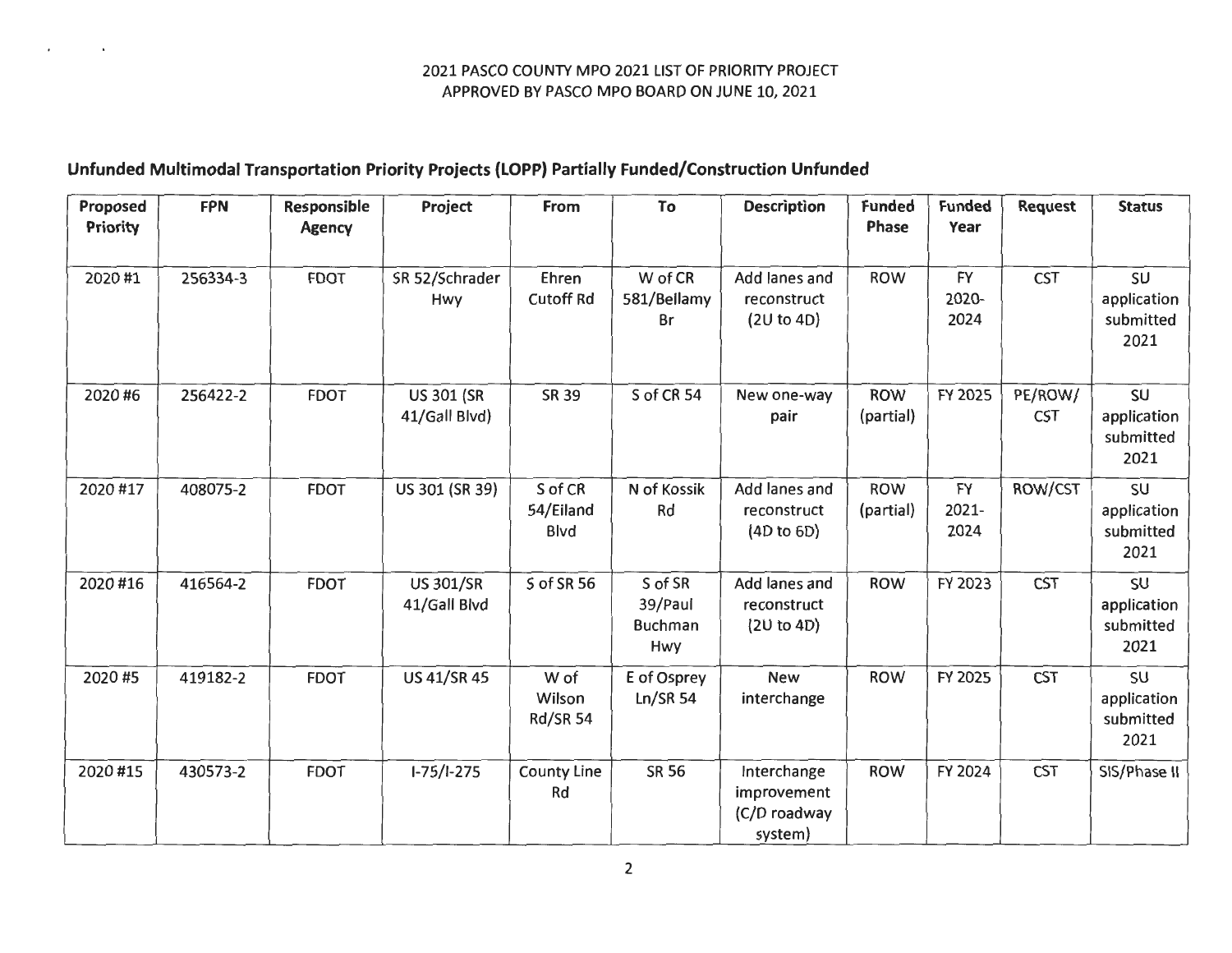| Proposed<br>Priority | <b>FPN</b> | Responsible<br><b>Agency</b>         | Project                                                                         | From                      | To                               | <b>Description</b>                                                                                                       | <b>Funded</b><br>Phase | <b>Funded</b><br>Year | Request | <b>Status</b> |
|----------------------|------------|--------------------------------------|---------------------------------------------------------------------------------|---------------------------|----------------------------------|--------------------------------------------------------------------------------------------------------------------------|------------------------|-----------------------|---------|---------------|
|                      | 432734-4   | County                               | Overpass Rd                                                                     | E of<br><b>Boyette Rd</b> | <b>US 301</b>                    | Widen existing<br>roadway/const<br>ruct new<br>roadway                                                                   | PE                     | FY 2022               | ROW/CST | <b>TRIP</b>   |
|                      | 447558-1   | County/City<br>of Port<br>Richey     | <b>Bayou Trail</b><br>Connect                                                   | <b>River Gulf</b><br>Blvd | Baylea                           | <b>Cotee River</b><br>Trail and<br>Underpass                                                                             |                        |                       | PD&E    |               |
|                      | 439416-1   | County/City<br>of New Port<br>Richey | Marine<br>Parkway at US<br>19                                                   |                           |                                  | Pedestrian<br>Overpass                                                                                                   |                        |                       | PD&E    |               |
|                      |            | <b>FDOT</b>                          | Starkey Trail at<br><b>SR 54</b>                                                | S of SR 54                | N of SR 54                       | Pedestrian<br>Overpass                                                                                                   |                        |                       | PD&E    |               |
|                      |            | County                               | Orange Belt<br>Segment 4<br>Suncoast to<br><b>Bexley Village</b><br>Dr/Tower Rd | E of<br>Suncoast<br>Pkwy  | Tower<br>Rd/Bexley<br>Village Dr | <b>Connects</b><br>existing trail on<br>both sides.<br>Crossing<br>Suncoast Pkwy<br>Suntrail<br>Application<br>Submitted |                        |                       | PD&E    |               |
|                      |            | County                               | Orange Belt<br>Segment 5<br><b>Tower Rd</b>                                     | Sunlake                   | <b>US41</b>                      | 12ft MU<br>Path/Trail<br>Route study,                                                                                    |                        |                       | PD&E    |               |
|                      |            |                                      | Orange Belt<br>Segment 6<br>Caliente Rd                                         | <b>US41</b>               | Cypress<br>Creek                 | late 2021<br>Segment 1-3<br>funded                                                                                       |                        |                       | PD&E    |               |
|                      |            |                                      | Orange Belt<br>Segment 7<br><b>Cypress Creek</b>                                | Cypress<br>Creek          | <b>SR 52</b>                     |                                                                                                                          |                        |                       | PD&E    |               |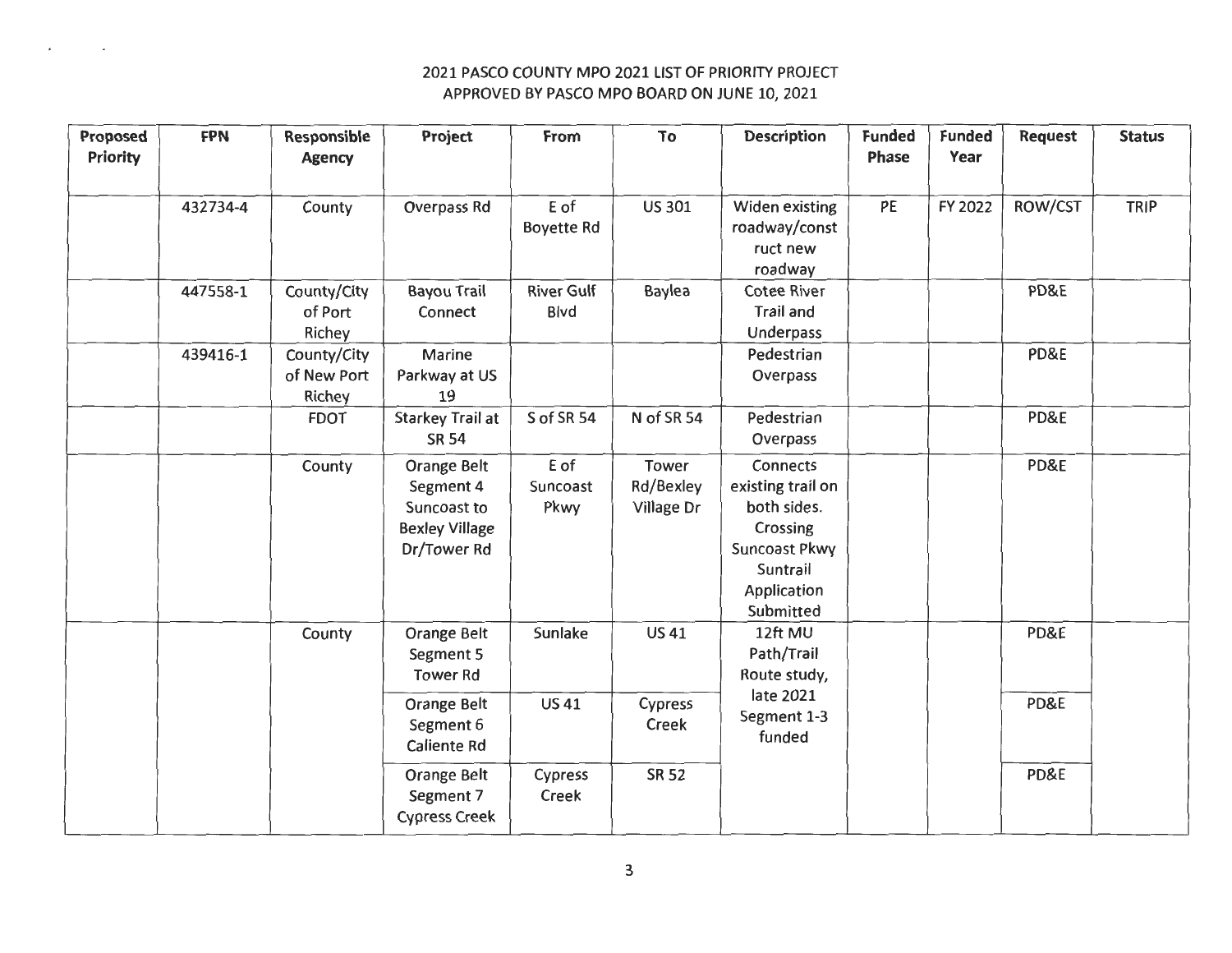| Proposed<br>Priority | <b>FPN</b> | Responsible<br><b>Agency</b> | Project          | From                   | To                           | <b>Description</b> | <b>Funded</b><br>Phase | <b>Funded</b><br>Year | <b>Request</b>        | <b>Status</b>      |
|----------------------|------------|------------------------------|------------------|------------------------|------------------------------|--------------------|------------------------|-----------------------|-----------------------|--------------------|
|                      |            |                              |                  |                        |                              |                    |                        |                       |                       |                    |
|                      | 443368-3   | <b>FDOT</b>                  | <b>US98</b>      | <b>Polk County</b>     | Old Lakeland                 |                    |                        |                       | PE/ROW/               |                    |
|                      |            |                              |                  | Line                   | Hwy                          |                    |                        |                       | <b>CST</b>            |                    |
|                      | 443368-4   |                              | <b>US 98</b>     | Old                    | US 301                       |                    |                        |                       | PE/ROW/               | Includes           |
|                      |            |                              |                  | Lakeland               |                              |                    |                        |                       | <b>CST</b>            | alignment          |
|                      |            |                              |                  | Hwy                    |                              |                    |                        |                       |                       | study              |
|                      |            |                              |                  |                        |                              |                    |                        |                       |                       | segment            |
|                      |            |                              |                  |                        |                              |                    |                        |                       |                       | (443368-<br>182)   |
|                      |            |                              |                  |                        |                              |                    |                        |                       |                       |                    |
|                      | 445197-1   | <b>FDOT</b>                  | SR 54 at Collier |                        |                              | <b>New</b>         |                        |                       | <b>CST</b>            | <b>SIS</b>         |
|                      |            |                              | Pkwy             |                        |                              | intersection       |                        |                       |                       | funding,           |
|                      |            |                              |                  |                        |                              |                    |                        |                       |                       | beyond 5           |
|                      | 255796-3   | <b>FDOT</b>                  | US 301           | Hillsboroug            | <b>SR 56</b>                 | Add lanes and      |                        |                       | PD&E                  | year TIP           |
|                      |            |                              |                  | h County               |                              | reconstruct        |                        |                       |                       |                    |
|                      |            |                              |                  | Line                   |                              |                    |                        |                       |                       |                    |
|                      |            | <b>FDOT</b>                  | CR 578/County    | East Rd                | <b>Spring Time</b>           |                    |                        |                       |                       | Revised            |
|                      |            |                              | Line Rd          |                        | St                           |                    |                        |                       |                       | PD&E               |
|                      |            |                              |                  | Mariner                | SunCoast                     |                    |                        |                       |                       | needed             |
|                      |            |                              |                  | <b>Blvd</b>            | Pkwy                         |                    |                        |                       |                       |                    |
|                      | 256423-3   | <b>FDOT</b>                  | <b>US98</b>      | US 301 S               | <b>US 301 N</b>              |                    |                        |                       | PE/ROW/               |                    |
|                      |            |                              |                  |                        |                              |                    |                        |                       | <b>CST</b>            |                    |
|                      | 443367-1   | <b>FDOT</b>                  | SR 56 Extension  | <b>US 301/SR</b><br>41 | <b>US 98/SR</b><br>35/SR 700 |                    |                        |                       | PE/ROW/<br><b>CST</b> | Alignment<br>study |
|                      |            |                              |                  |                        |                              |                    |                        |                       |                       | currently          |
|                      |            |                              |                  |                        |                              |                    |                        |                       |                       | underway           |
|                      |            |                              |                  |                        |                              |                    |                        |                       |                       |                    |
|                      | 447536-2   | <b>FDOT</b>                  | <b>US 301</b>    | S of US 98             | SR 50/Cortez<br>Blvd         |                    |                        |                       | PE/ROW/<br><b>CST</b> | To<br>Hernando     |
|                      |            |                              |                  |                        |                              |                    |                        |                       |                       | County             |
|                      |            |                              |                  |                        |                              |                    |                        |                       |                       | Line               |
|                      |            |                              |                  |                        |                              |                    |                        |                       |                       |                    |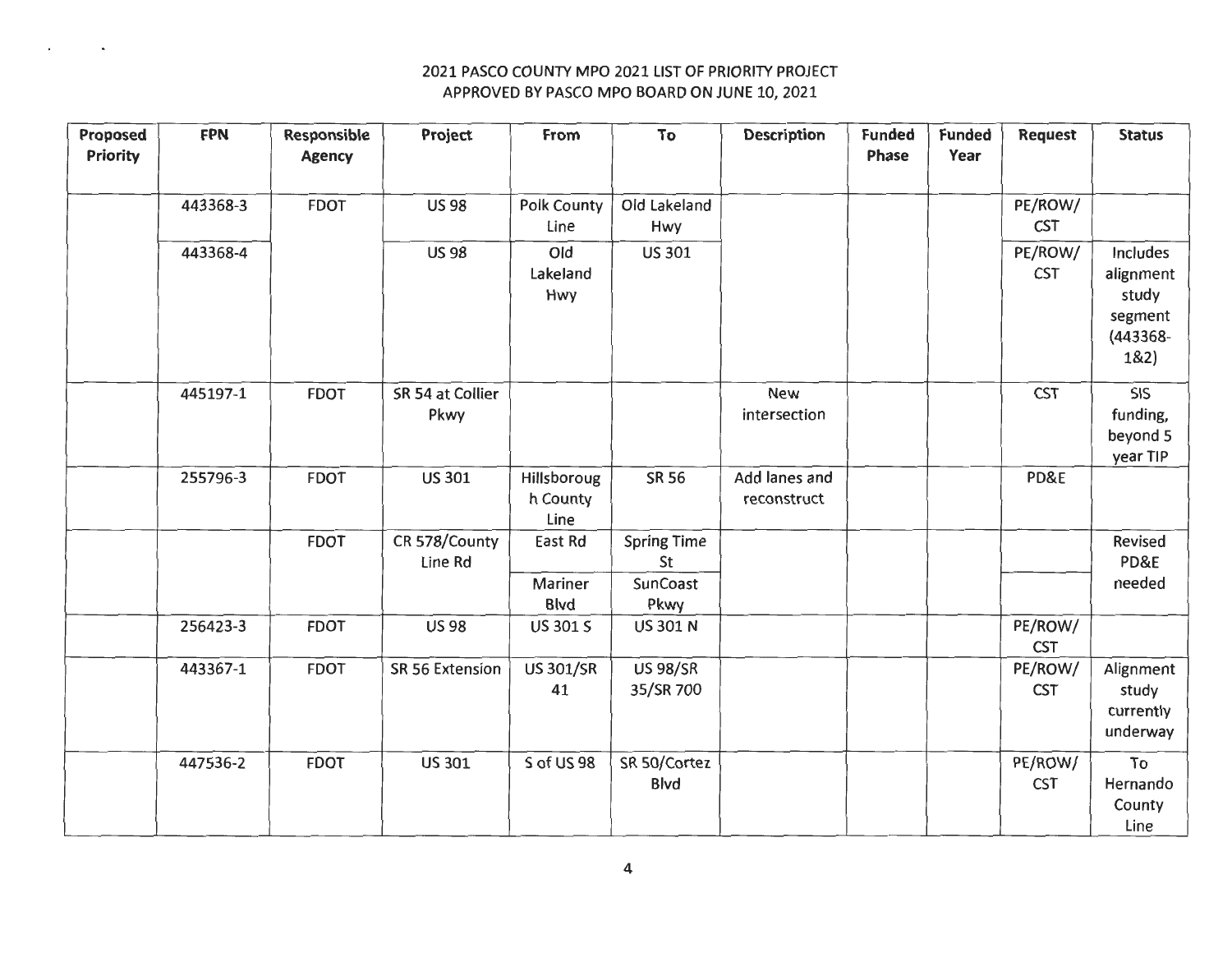| Proposed        | <b>FPN</b> | <b>Responsible</b> | Project               | From               | To                 | <b>Description</b> | <b>Funded</b> | <b>Funded</b> | <b>Request</b> | <b>Status</b> |
|-----------------|------------|--------------------|-----------------------|--------------------|--------------------|--------------------|---------------|---------------|----------------|---------------|
| <b>Priority</b> |            | <b>Agency</b>      |                       |                    |                    |                    | Phase         | Year          |                |               |
|                 |            | FDOT/County        | Old Dixie Hwy         | N of Brady         | Race Track         |                    |               |               |                | Previously    |
|                 |            |                    | Multiuse Path         | St                 | Rd                 |                    |               |               |                | on TA List    |
|                 |            | FDOT/County        | Wire Rd               | Pretty Pond        | <b>CR 54</b>       |                    |               |               |                | Previously    |
|                 |            | /Zephyrhills       | Multiuse Path         | Rd                 |                    |                    |               |               |                | on TA List    |
|                 |            | FDOT/County        | <b>Eiland Blvd</b>    | N of SR 54         | <b>US 301</b>      |                    |               |               |                | Previously    |
|                 |            | /Zephyrhills       | Multiuse Path         |                    |                    |                    |               |               |                | on TA List    |
|                 |            | FDOT/County        | Geiger Rd             |                    |                    |                    |               |               |                | Previously    |
|                 |            | /Zephyrhills       | Multiuse Path         |                    |                    |                    |               |               |                | on TA List    |
|                 |            | <b>FDOT</b>        | Starkey Gap           | S of SR 54         | Lake Blanche       | At-grade           |               |               | <b>CST</b>     | SU            |
|                 |            |                    | <b>Trail Crossing</b> |                    | Dr                 | crossing at        |               |               |                | application   |
|                 |            |                    |                       |                    |                    | <b>Starkey Gap</b> |               |               |                | submitted     |
|                 |            |                    |                       |                    |                    | Trail at SR 54     |               |               |                | 2021          |
|                 |            |                    |                       |                    |                    | and trail          |               |               |                |               |
|                 |            |                    |                       |                    |                    | connection         |               |               |                |               |
|                 |            | <b>FDOT</b>        | Multi Modal           | <b>US 19</b>       | <b>US 301</b>      | 19 major           |               |               |                |               |
|                 |            |                    | Safety Study          |                    |                    | intersections,     |               |               |                |               |
|                 |            |                    | SR 54/56              |                    |                    | Bike/Ped           |               |               |                |               |
|                 |            |                    | Corridor              |                    |                    | interaction,       |               |               |                |               |
|                 |            |                    |                       |                    |                    | future RTS         |               |               |                |               |
|                 |            | <b>FDOT</b>        | Multi Modal           | <b>Pinellas</b>    | Hernando           | Safety             |               |               |                |               |
|                 |            |                    | Safety Study US       | <b>County Line</b> | <b>County Line</b> | Improvements       |               |               |                |               |
|                 |            |                    | 19 Corridor           |                    |                    |                    |               |               |                |               |
|                 |            | Pasco MPO          | Model                 |                    |                    | Data/Surveys       |               |               | SU FY          |               |
|                 |            |                    | Studies/Data          |                    |                    |                    |               |               | 2027           |               |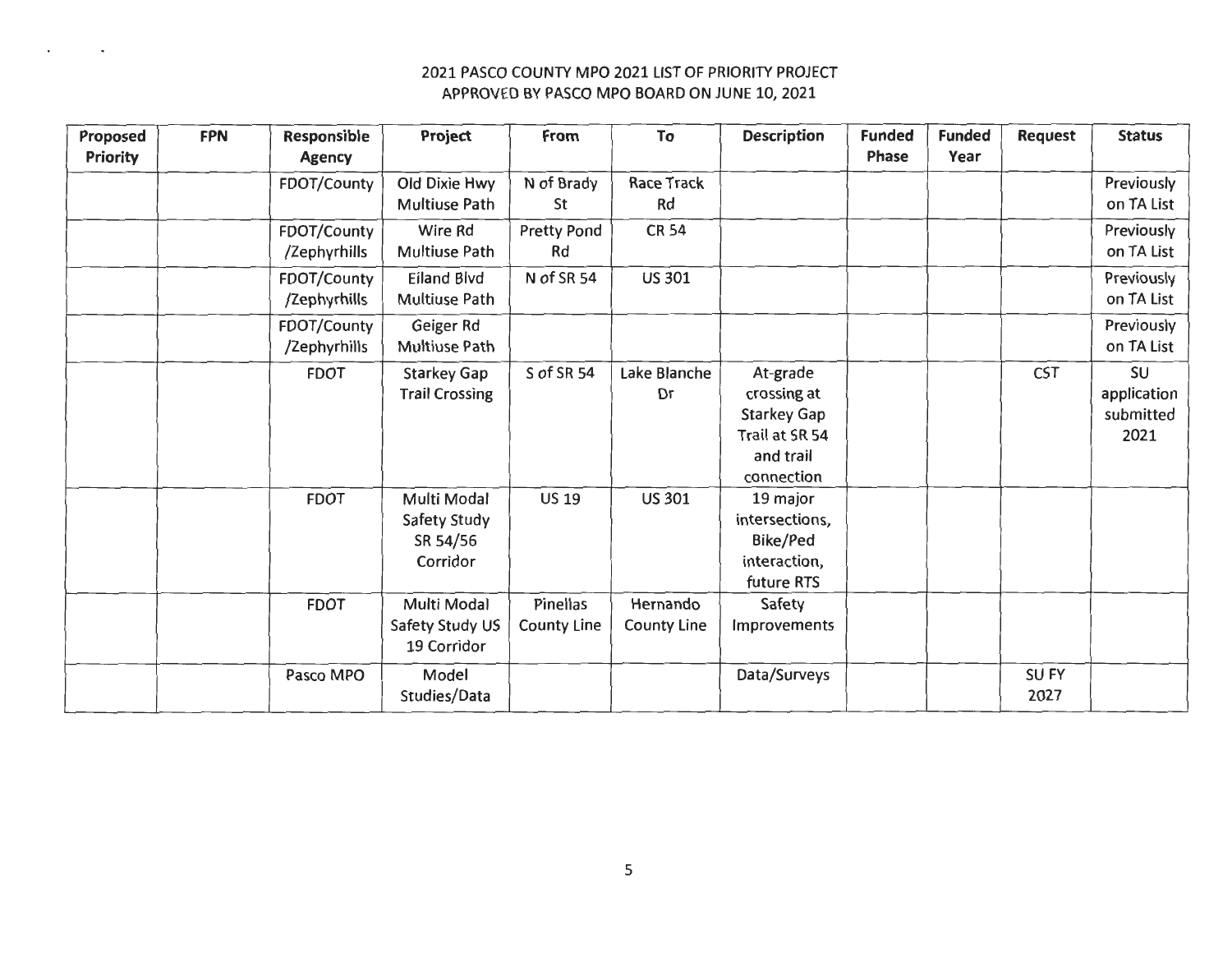### **Transportation Alternative Priority Projects Under Construction**

| Proposed<br>Priority | <b>FPN</b> | Responsible<br><b>Agency</b> | Project          | From                   | To                                 | <b>Description</b>                                         | <b>Funded</b><br>Phase | <b>Funded</b><br>Year |
|----------------------|------------|------------------------------|------------------|------------------------|------------------------------------|------------------------------------------------------------|------------------------|-----------------------|
|                      | 447372-1   | <b>FDOT</b>                  | Jasmine<br>Blvd  | <b>US 19/SR 55</b>     | CR 1/Little Rd                     | 8-10' MU Path,<br>southside                                | <b>CST</b>             | FY 2026               |
|                      | 445664-2   | <b>FDOT</b>                  | Mitchell<br>Blvd | Churchill Pkwy         | <b>Trinity Oaks Blvd</b>           | 8' MU Path, concrete<br>southside<br>County funding design | <b>CST</b>             | FY 2025               |
|                      | 441094-1   | <b>FDOT</b>                  | Old CR 54        | SR 54                  | W of Little Rd                     | Sidewalk/Boardwalk                                         | <b>CST</b>             | FY 2023               |
|                      | 447373-1   | <b>FDOT</b>                  | <b>School Rd</b> | Community<br>Center Rd | US 41/Land O Lakes<br><b>B</b> lvd | 8' MU Path, ADA<br>ramps/Pav westside                      | <b>CST</b>             | FY 2026               |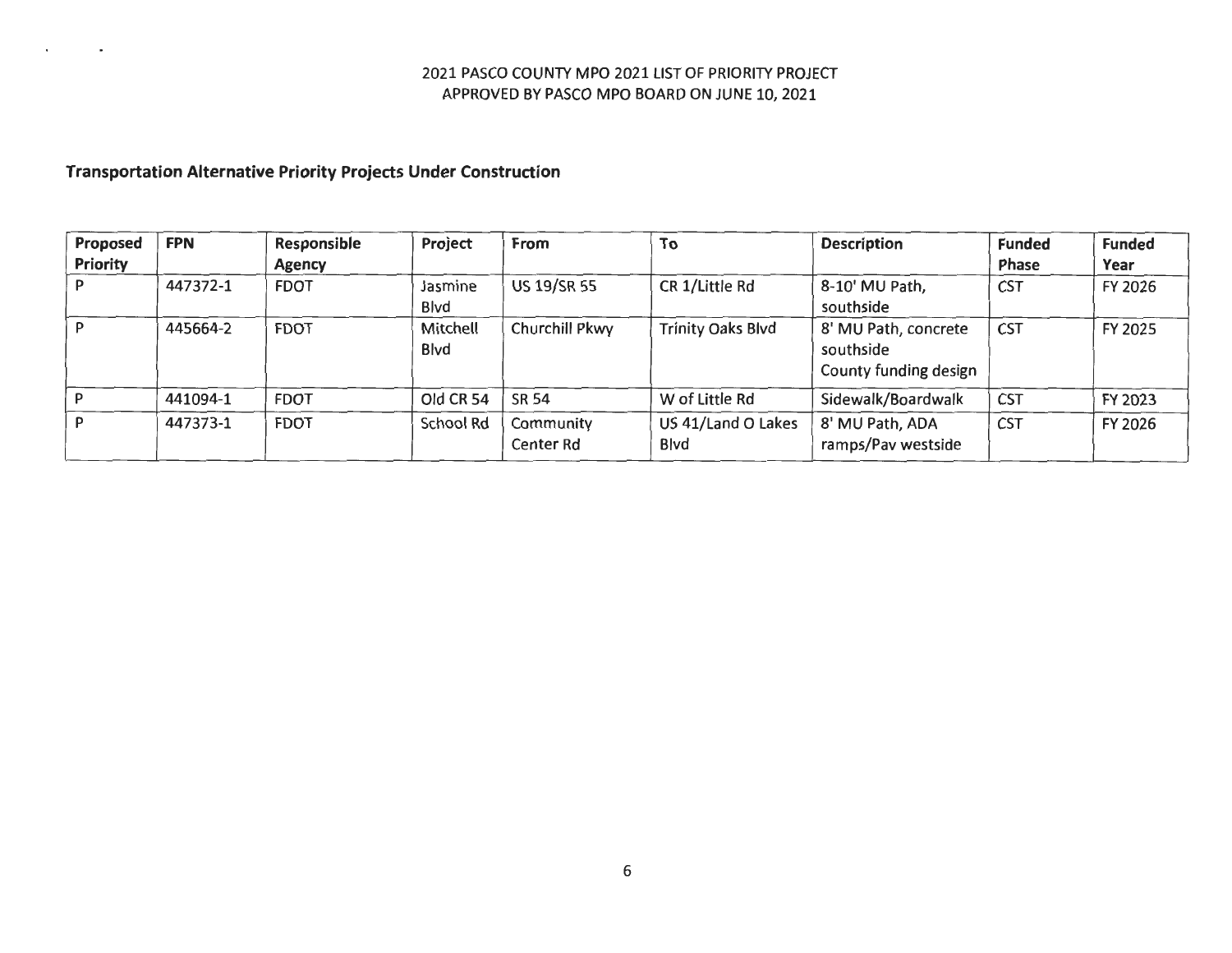### **Unfunded Transportation Alternative Priority Projects**

| Proposed        | <b>FPN</b> | Responsible   | Project                | From            | To               | <b>Descriptio</b> | <b>Funded</b> | <b>Funded</b> | <b>Request</b> |
|-----------------|------------|---------------|------------------------|-----------------|------------------|-------------------|---------------|---------------|----------------|
| <b>Priority</b> |            | <b>Agency</b> |                        |                 |                  | n                 | <b>Phase</b>  | Year          |                |
|                 | 445503-1   | County        | Pasco Elementary       | Hester          | N of             | 6' sidewalk       | PE            | FY 2023       | <b>CST</b>     |
|                 |            |               | Ft King Rd             |                 | Coleman          |                   |               |               |                |
|                 | 445502-1   | County        | <b>Bexley</b>          | N of Straton Pl | <b>Tower Rd</b>  | 6' sidewalk       | PE            | FY 2023       | <b>CST</b>     |
|                 |            |               | Elementary             |                 |                  |                   |               |               |                |
|                 |            |               | <b>Ballentrae Blvd</b> |                 |                  |                   |               |               |                |
|                 | 449033-1   | County        | Ranch Rd               | West of Martha  | Hanks Ln         | 6' sidewalk       |               |               | PE             |
|                 |            |               | sidewalk               | Ave/US 19       |                  |                   |               |               | TA application |
|                 |            |               |                        |                 |                  |                   |               |               | submitted 2021 |
|                 | 449032-1   | County        | Leonard Rd             | <b>US41</b>     | <b>Henley Dr</b> | 6' sidewalk       |               |               | PE             |
|                 |            |               | sidewalk               |                 |                  |                   |               |               | TA application |
|                 |            |               |                        |                 |                  |                   |               |               | submitted 2021 |
|                 |            | County        | Centennial Rd          | <b>US 301</b>   | <b>Newsome</b>   | 6' sidewalk       |               |               |                |
|                 |            |               | sidewalk               |                 | Rd               |                   |               |               |                |
|                 |            | County        | 17th St sidewalk       | Meridian Ave    | CR 41/Lock       | 6' sidewalk       |               |               |                |
|                 |            |               |                        |                 | St               |                   |               |               |                |
|                 |            | County        | Perrine Ranch Rd       | E of Grand Blvd | Mountain         | 6' sidewalk       |               |               |                |
|                 |            |               | sidewalk               |                 | Ash Way          |                   |               |               |                |